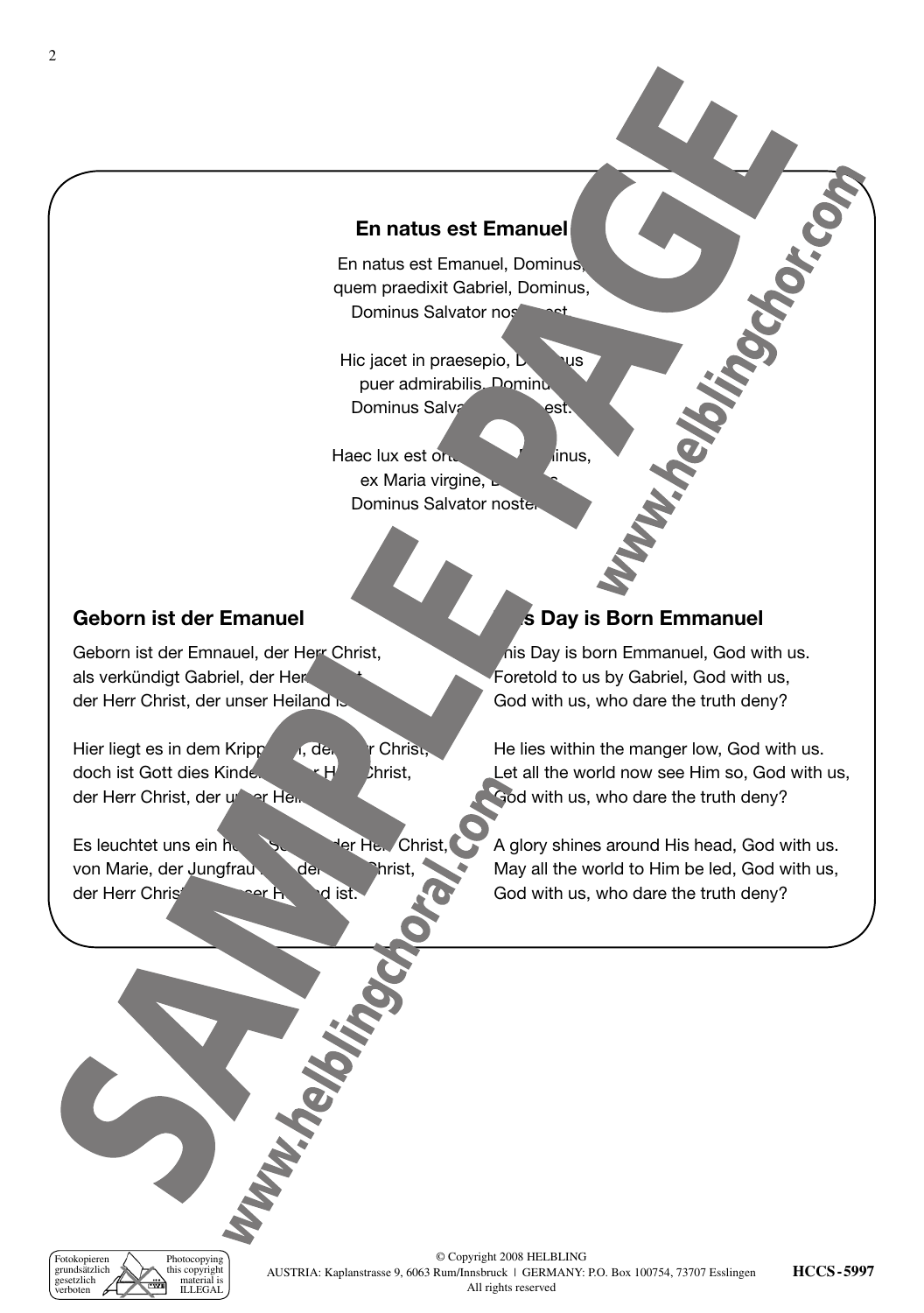SATB a cappella, Basso continuo ad lib

Lyrics: Anonymous



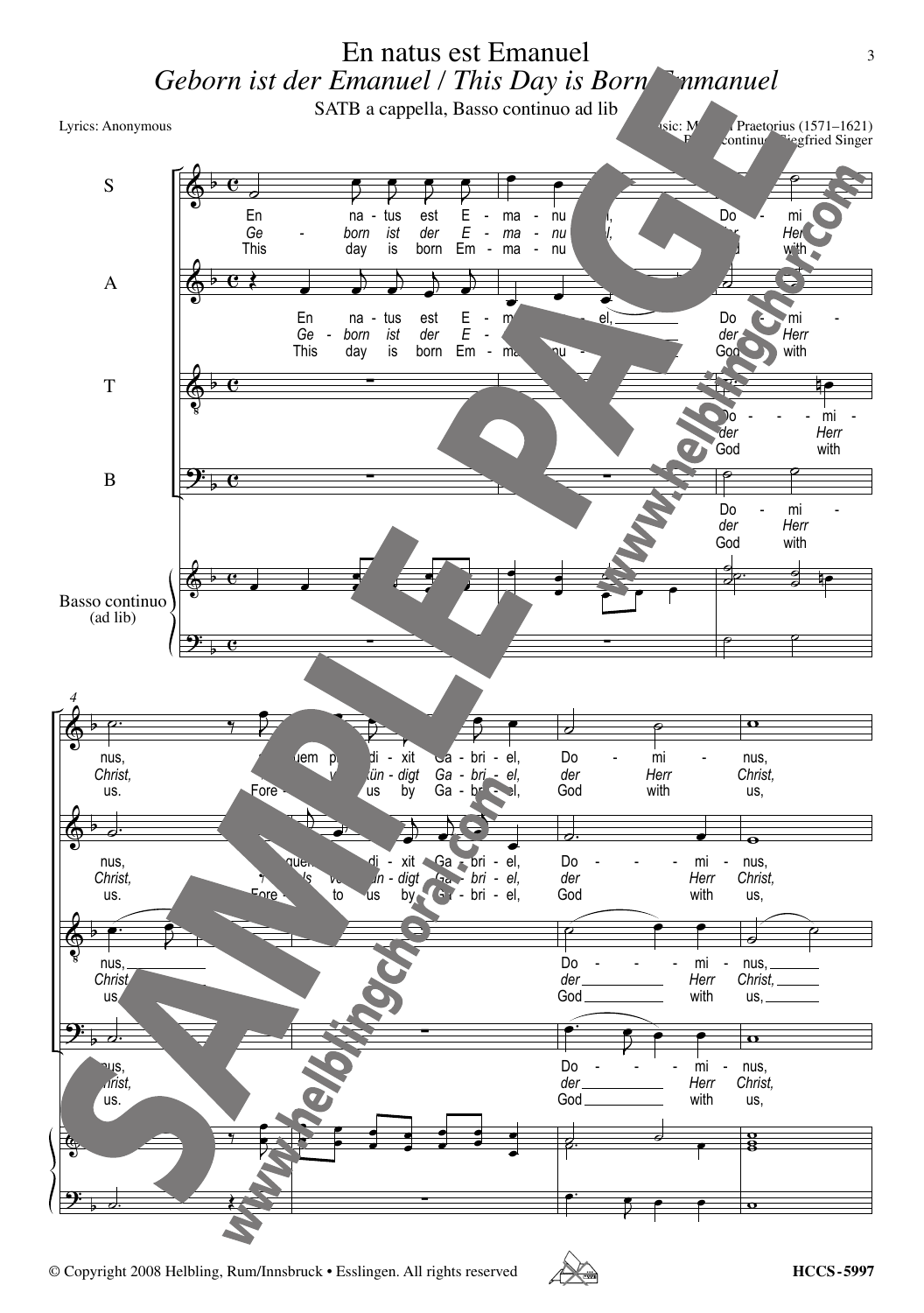

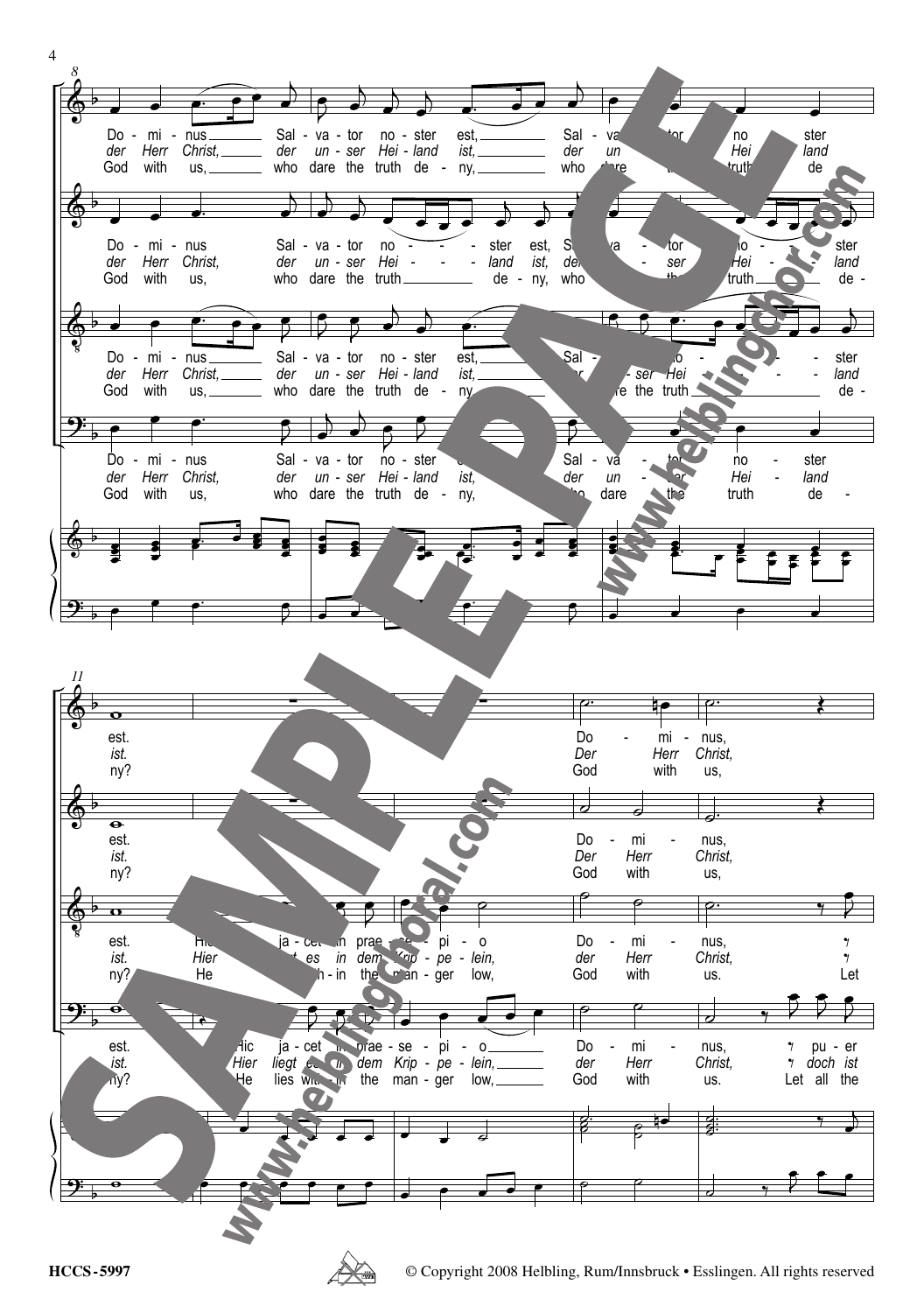

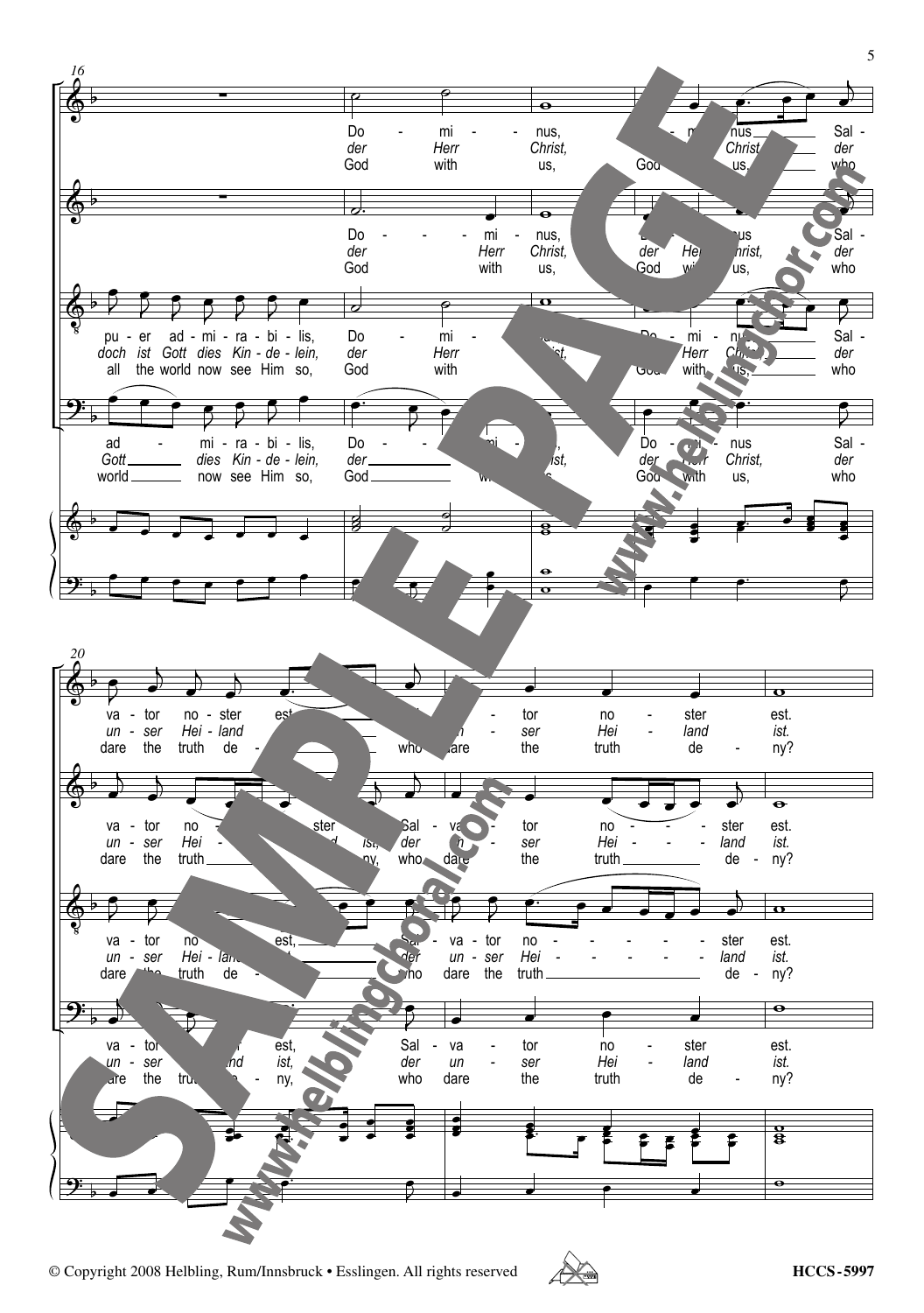